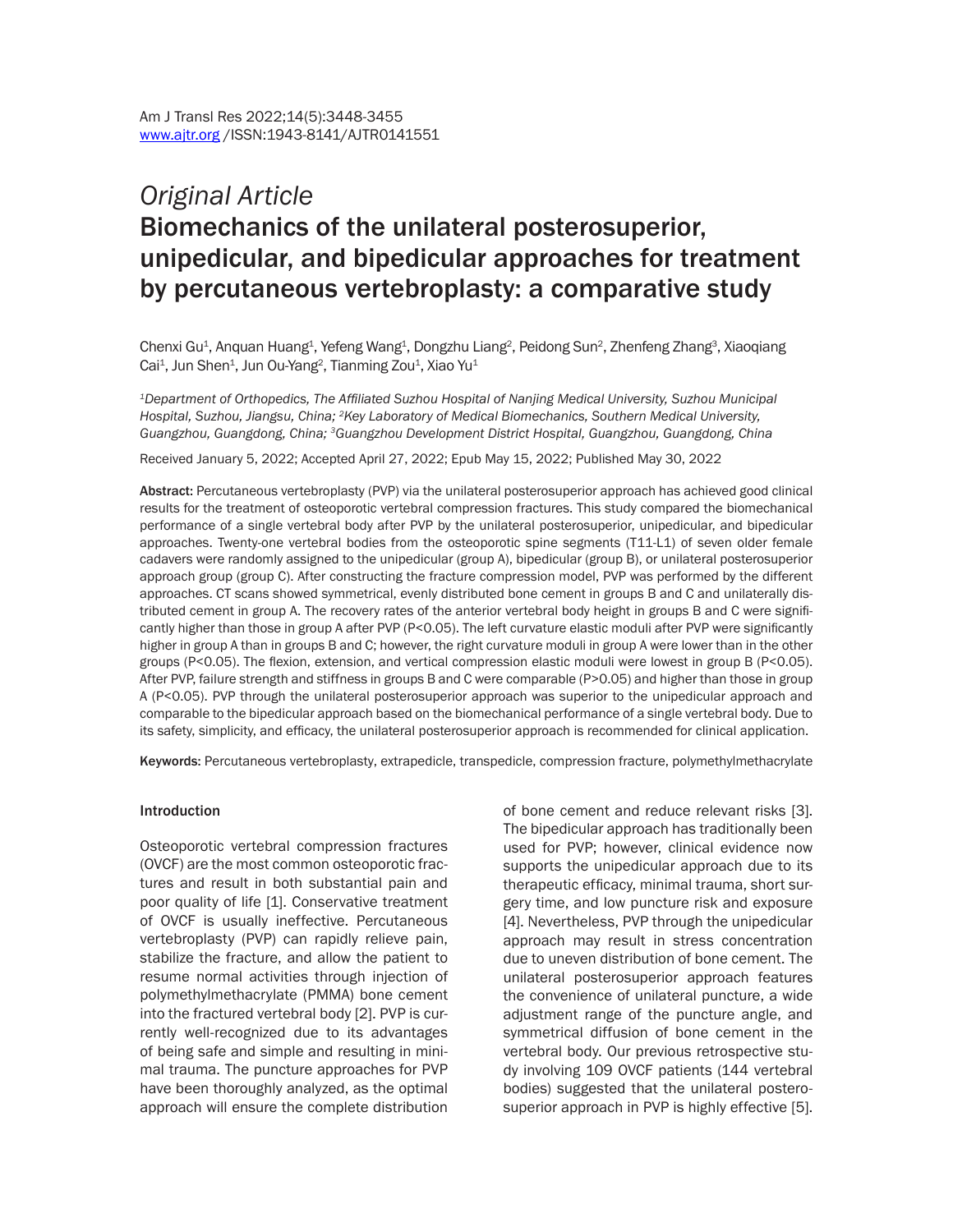To further validate the safety and efficacy of the unilateral posterosuperior approach, this study aimed to compare its biomechanical efficacy with the conventional unipedicular/bipedicular approach in fresh human vertebral bodies, thus providing a clinical reference.

## Materials and methods

## *Reagents and instruments*

This study used the following equipment: ElectroForce® 3510 Test Instrument (Bose Wintest, United States); ATES6010 Microcomputer Controlled Electronic Tensile Testing Machine (Okyiqi, Guangzhou, China); BG9000 Mobile High Frequency C-arm X-ray Machine (Pioway Medical Lab Equipment Co., Ltd, Shanghai, China); Akdx-09W-I Dual Energy Xray Absorption Bone Densitometer (Shenzhen Xray Electric Co., Ltd, Shenzhen, China); Access CT 16 (Phillips, Holland); High-precision digital display vernier caliper (Deli Group, China); Mendec® Spine Bone Cement (TECRES, China); and a spinal vertebroplasty tool system (WEGO ORTHO, Shandong, China).

## *Methods*

*Sample collection:* A total of 21 vertebral bodies were collected from the osteoporotic spine segments (T11-L1) of cadavers from seven volunteer older women after natural death, which were provided by the Department of Anatomy, Southern Medical University. None of the cadavers had obvious spinal deformity or a history of surgery or spinal tumors. The paravertebral muscles, ligaments, and periosteum and intervertebral discs connecting the vertebral bodies were removed. The superior and inferior endplate cartilages of the vertebral body were scraped for a single complete sample of the vertebral body. The upper and lower articular processes and the tips of the spinous processes were trimmed for the following experiments. Bone density of the vertebral body was measured using the dual-energy X-ray absorption bone densitometer. Vertebral bodies were labeled and randomly assigned to the unipedicular approach group (group A, n=7), bipedicular approach group (group B, n=7), or unilateral posterosuperior approach group (group C, n=7). The fixed position of the anterior superior endplate of the vertebral body was marked, and the vertebral body height (H1) was measured using a vernier caliper with 0.01-mm accuracy. The mean H1 was calculated from three independent measurements. Each vertebral body was wrapped with saline gauze and placed in a sealed bag for later use. This study was approved by the Ethic Committee of Suzhou Municipal Hospital (KL901131).

*Measurement of elastic modulus:* The vertebral body sample was placed on the platform of the ElectroForce® 3510 Test Instrument, which was loaded at the anterior third of the superior endplate of the vertebral body with a maximum tensile force of 500 N. A stress-strain curve was obtained to calculate the elastic modulus of flexion. The elastic moduli at extension, left curvature, right curvature, and vertical compression were measured as the loading at the posterior third, medial third, lateral third, and central area of the superior endplate, respectively (Figure  $1$ ) [6].

*Compression fracture model:* The compression fracture model was generated following a previously reported procedure [7]. Briefly, the vertebral body sample was placed on the AT-ES6010 Microcomputer Controlled Electronic Tensile Testing Machine, and the compressionmolded denture base resins were placed on the top of the vertebral body to fit the machine. A 100-N preload at 1 mm/min eliminated the potential influence of the relaxation or creep of the sample. Subsequently, vertical compression with load and displacement accuracies of 0.01 N and 0.01 mm, respectively, was performed at 5 mm/min and was terminated at the maximum load. The stress-strain curve was dynamically recorded. During the preparation of the compression fracture model in an environment with constant temperature, normal saline was sprayed on the vertebral body to keep it moist. The anterior vertebral body height after compression fracture modeling (H2) was recorded (Figure 2).

*PVP procedure:* PVP was performed under the guidance of the C-arm X-ray. Briefly, bone cement-prepared by mixing powders and liquids at 24°C-was injected into the fractured vertebral body during its pasty polymerization phase through a 12.5-cm percutaneous access needle (Φ 3.4 mm).

In group A, the needle punctured the upper outer quadrant of the left pedicle to the anteri-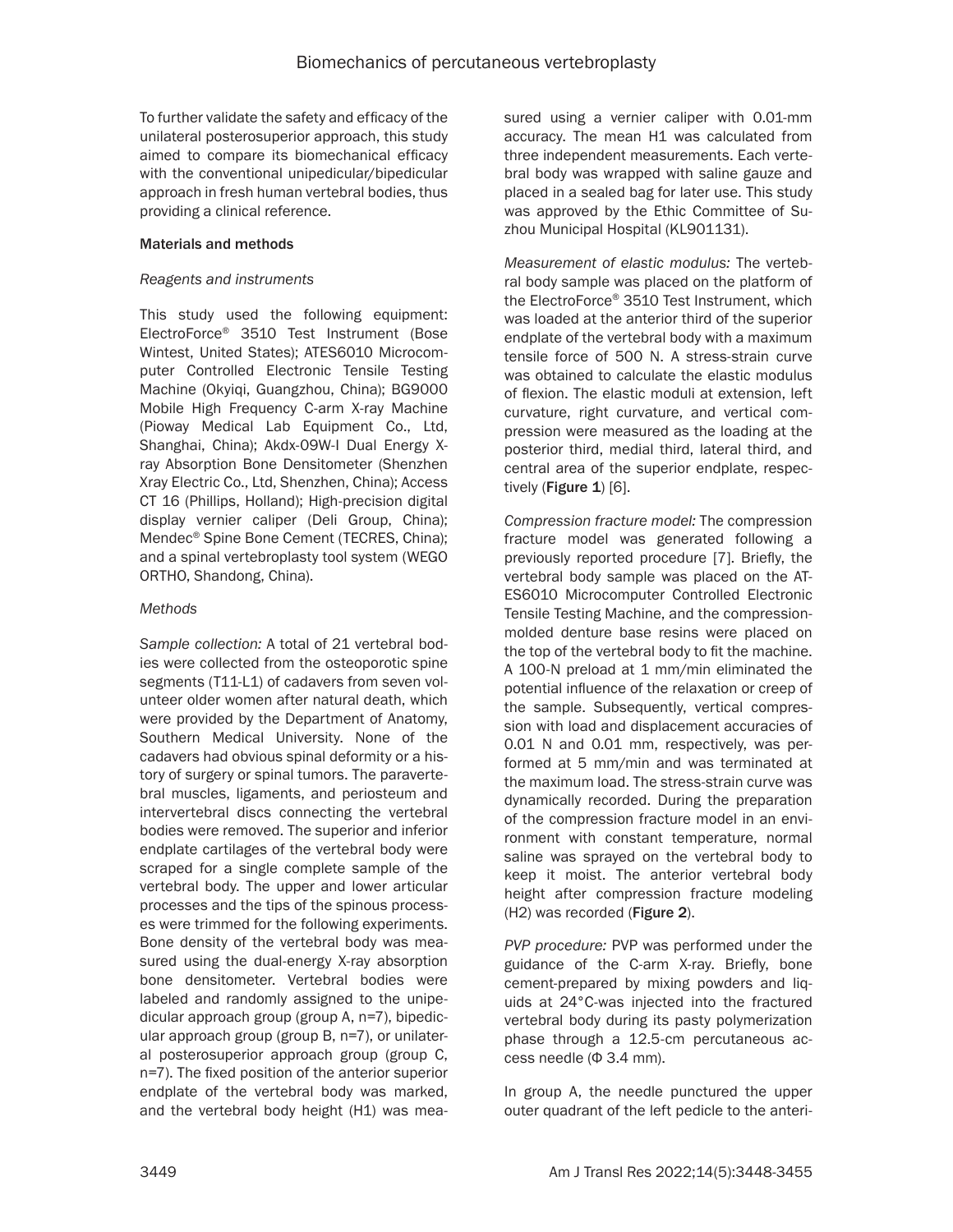

Figure 1. Elastic modulus of the vertebral body under different states of motion. (A) System for experimental determination of complex biomaterial. The stress-strain relationship on the (B) lateral view and (C) posteroanterior view.



Figure 2. Compression fracture model in the vertebral body. A. Microcomputer Controlled Electronic Tensile Testing Machine. B. Preparation of vertebral body with compression fracture. C. Stressstrain curve under compression.

or third of the vertebral body on the lateral view, approaching or reaching the midline of the vertebral body on the posteroanterior view [8].

In group B, the needle similarly punctured the upper outer quadrant of the bilateral pedicles to the midline of the vertebral body on the posteroanterior view, located at the anterior third of the vertebral body on the lateral view.

In group C, the needle punctured the posterosuperior area of the left vertebral body at 30° abduction and a 15° tilt angle. The angle and depth of puncture allowed the needle to reach the anterior third of the vertebral body on the lateral view and the midline of the vertebral body on the posteroanterior view.

Bone cement was injected into each side of the vertebral body until leakage or overpressure occurred. The volume of injected bone cement was recorded. Each vertebral body injected with bone cement was wrapped with saline gauze and placed in a sealed bag at room temperature for 24 h. The distribution of bone cement was analyzed by computed tomography (CT) (Figure 3). Four regions of the vertebral body were classified based on the vertical line of the central vertebral body and those of the inner edge of the bilateral pedicles; the regions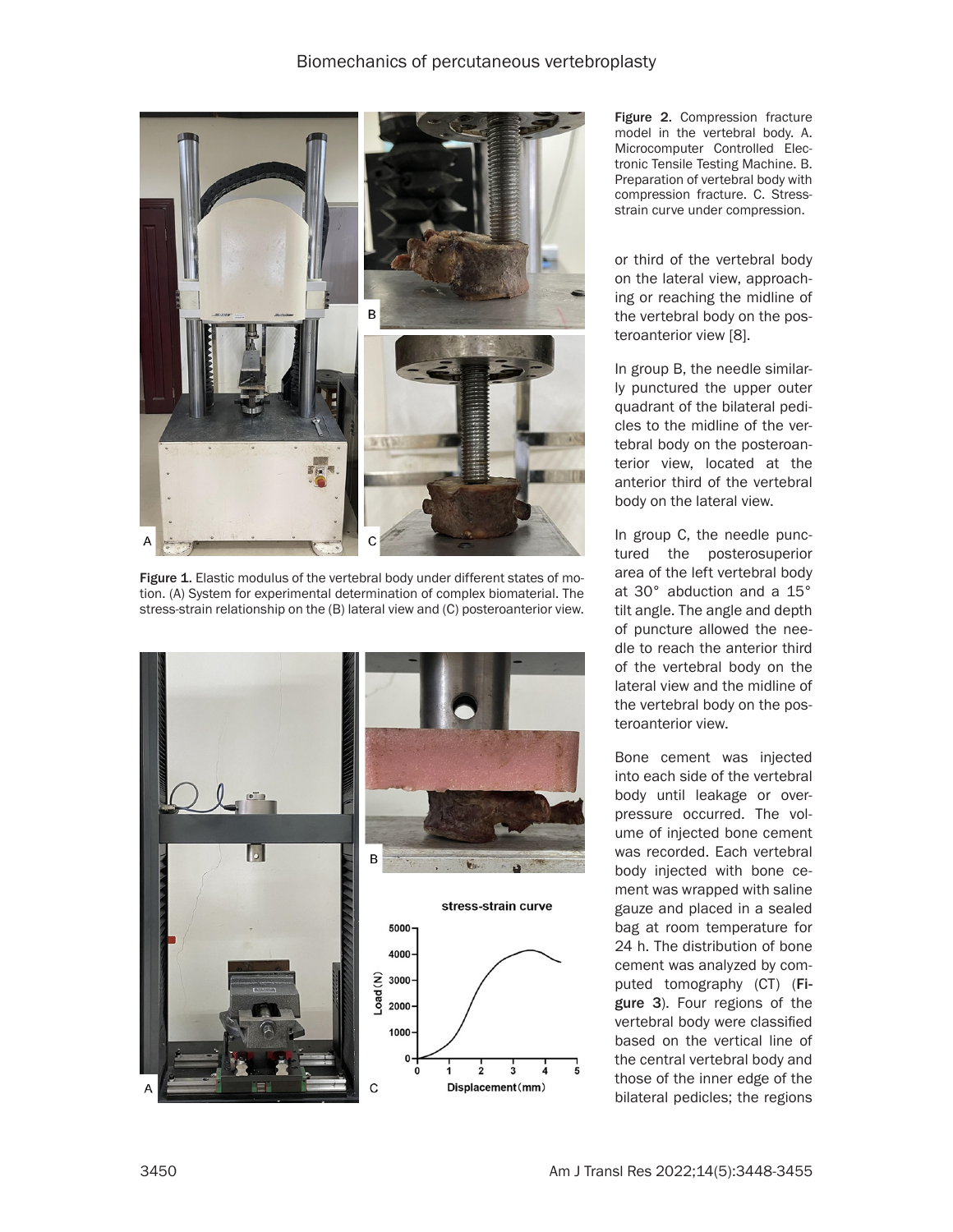

Figure 3. Representative images of the vertebral body sample (left column), C-arm X-rays on the posteroanterior view during puncture (middle column), and CT scans after percutaneous vertebroplasty (right column) in groups A, B, and C.



Figure 4. Stress-displacement curves before and after percutaneous vertebroplasty.

were numbered 1-4 from left to right. Each vertebral body was then assigned to a type (I-V) depending on the bone cement distribution among the regions: type I, regions 1-4; type II, regions 2 and 3; type III, regions 1 and 4; type IV, regions 1 and 2 or 3 and 4; type V, region 1 or 4 [9]. The bone cement distribution of types I, II, and III was bilateral, whereas that of types IV and V was unilateral. The bone cement distribution classification was recorded (Figure 3), and the anterior vertebral body height was re-measured (H3). The recovery rate (%) of the anterior vertebral body height was calculated as (H3-H2)/(H1-H2) ×100%.

*Biomechanical testing:* The flexion, extension, left curvature, right curvature, and vertical compression elastic moduli of the vertebral body after PVP were re-measured following the aforementioned procedure, and a stress-displacement curve was plotted by GraphPad Prism 8 to calculate the failure strength, stiffness, and failure displacement (Figure 4).

*Statistical analysis:* SPSS 26.0 was used for statistical analysis. Data were expressed as mean ± standard deviation. Bone density and H1 be-

fore fracture were compared among the groups by one-way ANOVA. The elastic moduli, failure strength, stiffness, failure displacement, and H2 at compression fractures were likewise compared among the groups by one-way ANOVA. The bone cement volume, H3, recovery rate, elastic moduli, failure strength, stiffness, and failure displacement after compression fractures were compared by one-way ANOVA, followed by the least significant difference test for pairwise comparison. The elastic moduli, failure strength, stiffness, and failure displacement before and after compression fractures were compared by the Student's *t*-test. *P*values <0.05 were considered significant.

### Results

#### *Vertebral compression fracture model*

The bone densities of groups A, B, and C were comparable at  $0.535\pm0.07$  g/cm<sup>2</sup>,  $0.557\pm0.09$ g/cm<sup>2</sup>, and 0.5335±0.07 g/cm<sup>2</sup>, respectively (P>0.05). No significant difference was noted in the anterior vertebral body height among the groups before fracture (P>0.05), but this height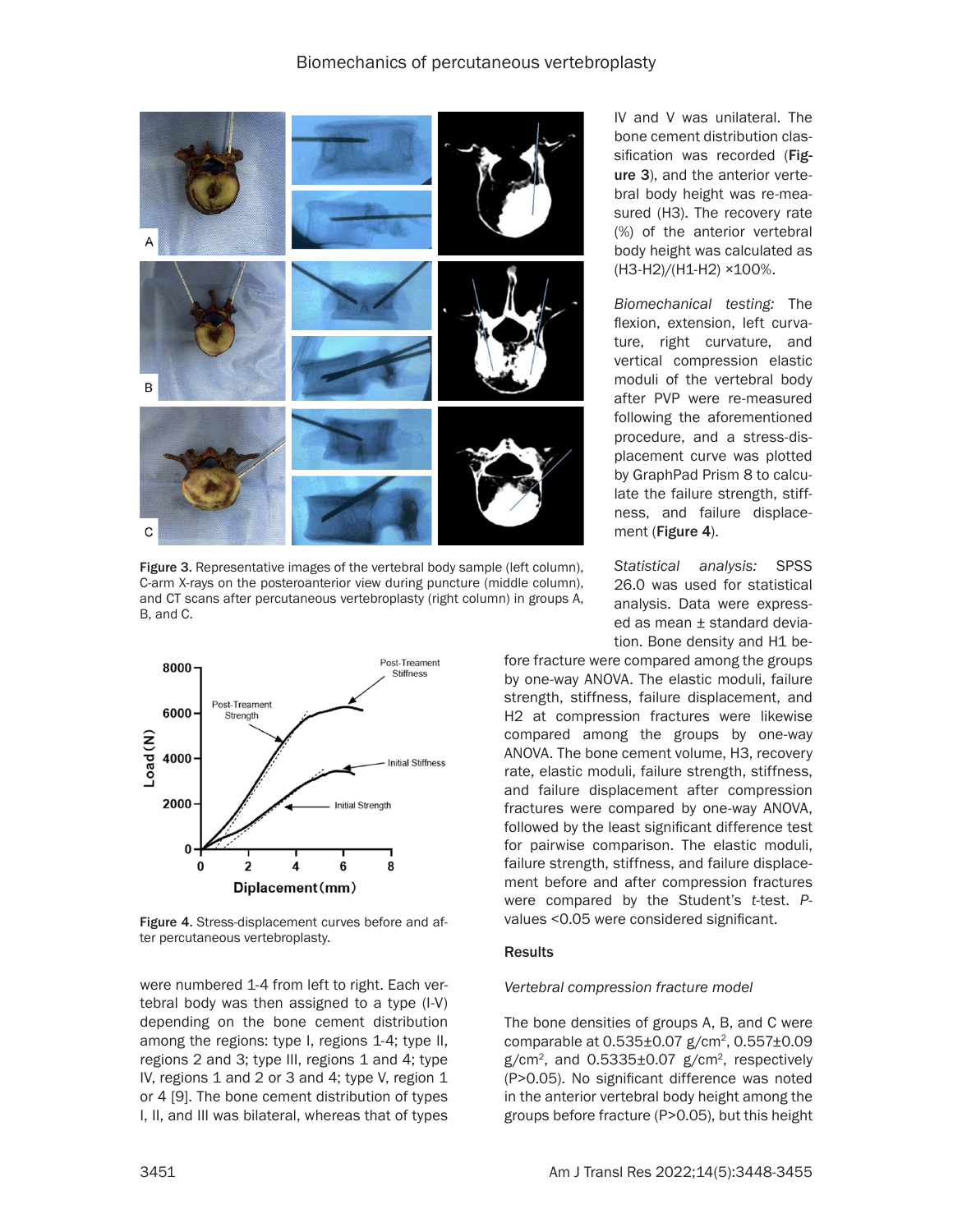|                          | Group A<br>$(n=7)$ | Group B<br>$(n=7)$ | Group C<br>$(n=7)$ | F value | P-value |
|--------------------------|--------------------|--------------------|--------------------|---------|---------|
| Before fracture (H1, mm) | 25.063±2.67        | 26.78±2.80         | 28.07+1.73         | 2.665   | 0.097   |
| After fracture (H2, mm)  | $21.14 + 1.52$     | $22.14 + 2.51$     | 22.98+1.56         | 1.600   | 0.229   |
| After PVP (H3, mm)       | 22.08+1.88         | $23.63 + 2.72$     | $25.01 + 1.15$     | 3.669   | 0.046   |
| Recovery rate (%)        | 22.98±3.95         | $33.42 + 12.73$ *  | 39.15+12.79*       | 4.137   | 0.033   |

Table 1. Anterior vertebral body height

PVP, percutaneous vertebroplasty; Recovery rate (%) = (H3-H2)/(H1-H2) ×100%; \*P<0.05 vs. group A.

Table 2. Bone cement distribution in vertebral bodies

|                                      | Bone cement distribution |          |          |          |        |
|--------------------------------------|--------------------------|----------|----------|----------|--------|
|                                      | Type I                   | Type II  | Type III | Type IV  | Type V |
| Group $A(n, %)$                      |                          | 4(57.1%) | $\Omega$ | 3(42.9%) |        |
| Group B $(n, %)$ 6 (85.7%)           |                          |          | 1(14.3%) |          |        |
| Group C $(n, %)$ 5 (71.4%) 2 (28.6%) |                          |          |          |          |        |

The vertebral body was classified into four regions (1-4 from left to right) based on the vertical line of the central vertebral body and those of the inner edge of bilateral pedicles. Type I, regions 1-4; Type II, regions 2 and 3; Type III, regions 1 and 4; Type IV, regions 1 and 2 or 3 and 4; Type V, region 1 or 4.

was significantly reduced after the compression fracture (P<0.05). There was no significant difference in the anterior vertebral body height after fracture among the three groups (P> 0.05). We detected a significant difference in the anterior vertebral body height after PVP among the groups (P<0.05). In particular, the recovery rate of the anterior vertebral body height after PVP was significantly higher in groups B  $(33.42 \pm 12.73%)$  and C  $(39.15 \pm$ 12.79%) than in group A (22.98±3.95%). No significant difference was detected between groups B and C  $(P>0.05)$  (Table 1).

### *Biomechanical tests*

*Bone cement distribution:* The bone cement volumes in groups A, B, and C were 5.9±0.13 ml, 6.1±0.19 ml, and 6.0±0.13 ml, respectively. Bone cement leakage was not reported in any group. According to the bone cement distribution classification, there were 4 (57.1%) type II and 3 (42.9%) type IV vertebral bodies in group A; 6 (85.7%) type I and  $1$  (14.3%) type III in group B; and 5 (71.4%) type I and 2 (28.6%) type II in group C (Table 2).

*Failure strength, stiffness, and failure displacement of the vertebral body under different states of motion:* There were no significant differences in the failure strength, stiffness, and failure displacement before fracture among the three groups (all P>0.05). The failure strength and stiffness after PVP were significantly greater than those before fracture in each group (P<0.05). These increases were comparable in groups B and C, and those in group C were significantly greater than those in group A. No significant difference in failure displacement was detected among the three groups (P>0.05, Table 3).

*Elastic modulus of the vertebral body under different states of motion:* There were no significant differences in the elastic moduli of flexion, extension, left curvature, right curvature, and vertical compression before fracture among the three groups (all P>0.05), which were comparable in each group before fracture as well (all P>0.05). After PVP for the treatment of fracture, the elastic moduli of flexion in group B were significantly lower than those of group C (P<0.05). The elastic moduli of extension in groups B and C were significantly lower than those of group A (both P<0.05). In addition, the elastic moduli of the left curvature in groups B and C were significantly lower than those of group A, whereas those of the right curvature in groups B and C were significantly higher than those of group A (P<0.05). Under the vertical compression, the elastic moduli of extension in group B were significantly smaller than those in group C (P<0.05, Table 4).

### **Discussion**

PVP is preferred for Osteoporotic vertebral compression fracture (OVCF) patients, and the bipedicular approach is the classic puncture approach [10, 11], though it has certain limitations: i.e., its complexity, long surgery time and exposure, high risk of complications, and increased medical costs due to the 2-puncture system. More importantly, the bipedicular app-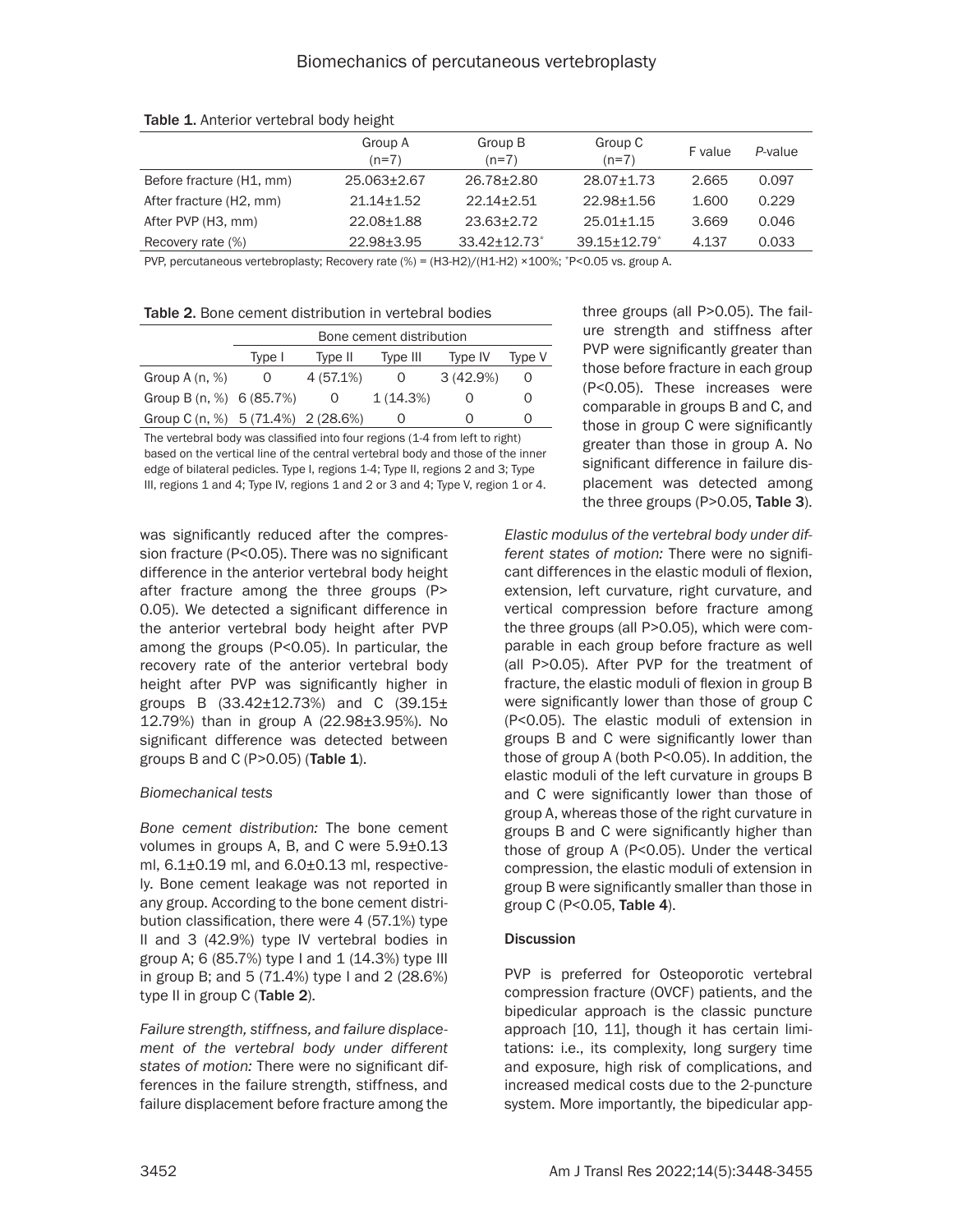|                           | Group A<br>$(n=7)$ | Group B<br>$(n=7)$          | Group C<br>$(n=7)$ | F value | P-value |
|---------------------------|--------------------|-----------------------------|--------------------|---------|---------|
| Failure strength (N)      |                    |                             |                    |         |         |
| Before fracture           | 4294.43±713.39     | 4617.86+697.62              | 4119.43+693.27     | 0.0.910 | 0.420   |
| After PVP                 | 6338.29±1263.89#   | 7544.14±443.02 <sup>*</sup> | 7464.71+666.36*    | 4.269   | 0.030   |
| t-value                   | $-3.806$           | $-11.077$                   | $-12.072$          |         |         |
| P-value                   | 0.009              | 0.000                       | 0.000              |         |         |
| Stiffness (N/mm)          |                    |                             |                    |         |         |
| Before fracture           | 820.43±187.39      | 923.73+409.44               | 911.09+340.26      | 0.209   | 0.813   |
| After PVP                 | 1172.91±259.45#    | 1613.16+210.82*             | 1570.81+108.06*    | 10.036  | 0.001   |
| t-value                   | $-2.651$           | $-5.254$                    | $-4.583$           |         |         |
| P-value                   | 0.038              | 0.002                       | 0.004              |         |         |
| Failure displacement (mm) |                    |                             |                    |         |         |
| Before fracture           | $5.23 \pm 1.00$    | $5.88 \pm 1.89$             | $5.24 + 1.41$      | 0.446   | 0.647   |
| After PVP                 | $6.81 \pm 2.02$    | 7.28±0.61                   | $7.98 + 1.18$      | 1.230   | 0.316   |
| t-value                   | $-1.614$           | $-2.160$                    | $-3.661$           |         |         |
| P-value                   | 0.158              | 0.074                       | 0.011              |         |         |

Table 3. The failure strength, stiffness, and failure displacement of vertebral bodies

PVP, percutaneous vertebroplasty; \**P*<0.05 vs. group A; #*P*<0.05 vs. group B.

| <b>Table 4.</b> Elastic modulus of vertebral bodies under different states of motion |  |  |  |
|--------------------------------------------------------------------------------------|--|--|--|
|--------------------------------------------------------------------------------------|--|--|--|

| Group A                       | Group B          | Group C                    |         | F value P-value |
|-------------------------------|------------------|----------------------------|---------|-----------------|
|                               |                  |                            |         |                 |
|                               |                  |                            |         |                 |
| 533.45+125.55                 | 535.73+127.15    | 637.26+157.70              | 1.395   | 0.272           |
| 414.71+189.38                 | 364.39+127.83    | 471.43+184.31              | 0.741   | 0.490           |
| 568.11+251.40                 | 500.71+147.65    | 593.48±175.44              | 0.440   | 0.650           |
| 604.87+199.05                 | 524.69+197.37    | 581.62+182.28              | 0.323   | 0.728           |
| 560.40+168.58                 | 497.39+150.38    | 611.14+235.55              | 0.661   | 0.528           |
|                               |                  |                            |         |                 |
| 343.22+109.99                 | 245.55+63.15     | 343.65+88.46#              | 2.872   | 0.081           |
| $316.51 + 87.41$ <sup>#</sup> | $182.76 + 49.17$ | 297.41+111.62#             | 4.779   | 0.021           |
| 498.47±153.97#                | 268.72+87.44*    | 306.36+137.32 <sup>*</sup> | 6.384   | 0.008           |
| $150.95 \pm 33.48^*$          | 333.22+85.12*    | 269.05+86.28               | 11.141  | 0.001           |
| 394.29±76.68                  | 318.57±81.69     | 470.93±144.93#             | 3.709   | 0.044           |
|                               | $(n=7)$          | $(n=7)$                    | $(n=7)$ |                 |

PVP, percutaneous vertebroplasty; \**P*<0.05 vs. group A; #*P*<0.05 vs. group B.

roach is limited by the anatomical structure of the pedicle, which narrows below the thoracic spine. As a result, a bipedicular puncture may penetrate the inner wall of the pedicle, leading to hematoma and even spinal cord damage. However, the unipedicular approach is not ideal for the diffusion of bone cement and sometimes affects the therapeutic efficacy, leading to the possibility of refracture due to uneven stress [12].

Based on the Kambin Triangle theory for percutaneous transforaminal endoscopic discectomy, we proposed a novel unilateral posterosu-

perior approach in PVP for the treatment of OVCF. Unrestricted by pedicle puncture, it avoids spinal nerve roots and the segmental medullary artery, thus providing a larger operation area and wider adjustment angle [13]. It is a unilateral approach that shortens the surgery and exposure times and reduces perioperative risk. The puncture points for this extrapedicular approach are located in the unilateral posterosuperior region of the vertebral body.

In the present study, no significant difference in bone cement volume was detected among groups A, B, and C. Classified by the bone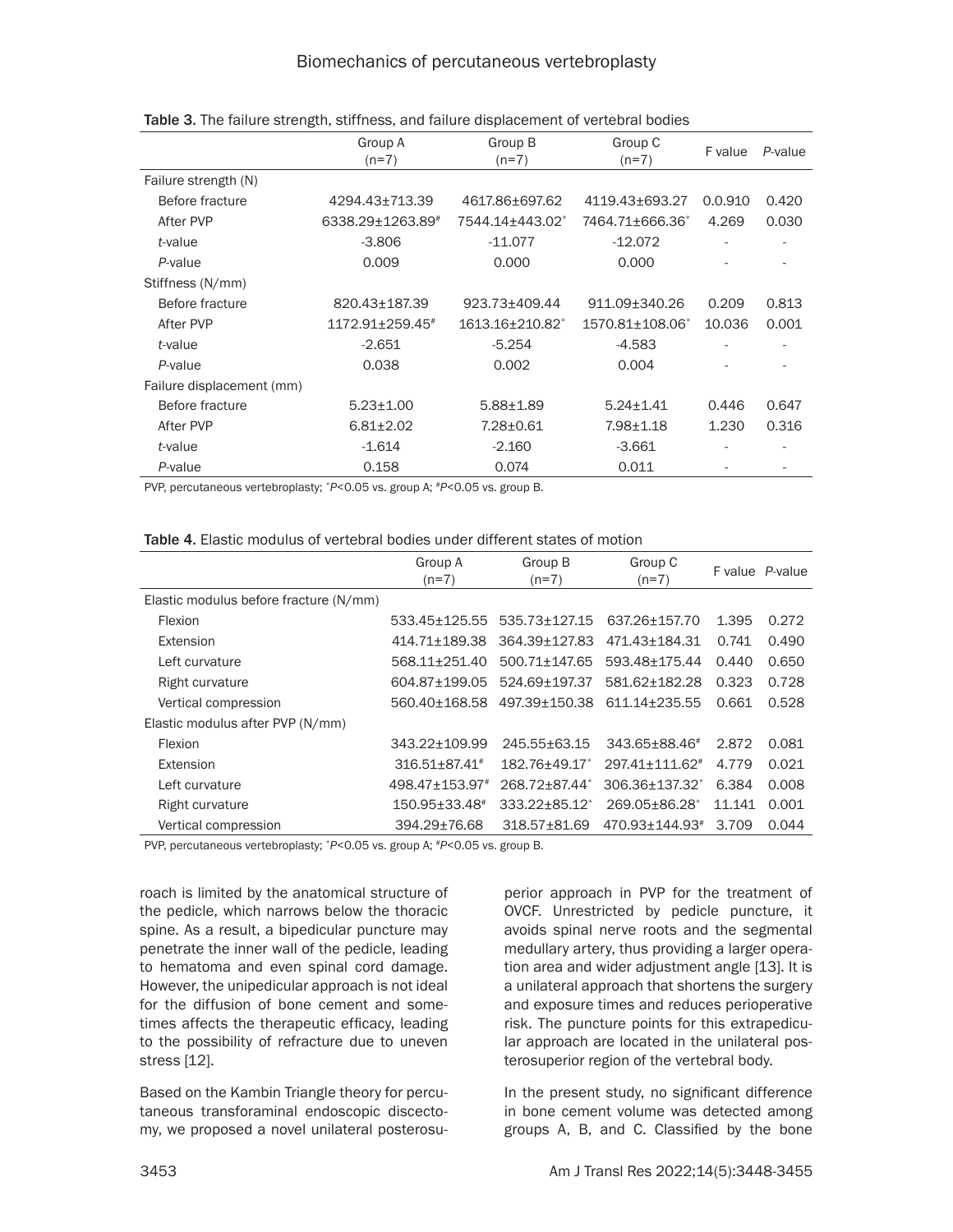cement distribution, there were 4 (57.1%) type II and 3 (42.9%) type IV vertebral bodies in group A; 6 (85.7%) type I and  $1$  (14.3%) type III in group B; and 5 (71.4%) type I and 2 (28.6%) type II in group C. The bone cement distribution in groups B and C was similar, and both were superior to that of group A, which is consistent with our previous findings [5]. Owing to the sufficient abduction angle, the unilateral posterosuperior approach was able to achieve bilateral diffusion of bone cement. Moreover, the puncture site of the unilateral posterosuperior approach was more lateral than that of the pedicular approach. The bone cement injected in the unilateral posterosuperior approach was generally located at the anterior and middle regions of the vertebral body, resulting in less stress on the posterior wall and a reduced leakage rate [14].

The distribution of bone cement determines the biomechanical recovery of the compressed fractured vertebral body [15]. In our study, failure strength and stiffness were enhanced in all three groups after PVP but were more pronounced in groups B and C (P<0.05), suggesting a direct correlation with the symmetrical distribution of bone cement. The recovery rate of the anterior vertebral body height after PVP was significantly higher in group C than in groups A and B. The height recovery rate relies on the distribution of bone cement, but clinical experience suggests that the fact that the unilateral posterosuperior approach was not limited by the cross-sectional area may have also played a role. Therefore, a wider range of adjusted puncture angles into the fractured vertebral body helped to reach the fracture site [16, 17].

We further assessed the elastic modulus of fractured vertebral bodies under different states of motion. The elastic moduli in the left curvature in group A were much larger than those in groups B and C as well as those of the right curvature. The concentrated stress at the left curvature in the unipedicular approach in PVP may be attributed to the small inclination angle and the subsequent uneven distribution of bone cement to the other side. Significant differences were detected between the elastic moduli of flexion, extension, and vertical compression in group B and those of groups A and C, which may be due to the incomplete connection of vertebral bodies with the bone cement

injected through the bipedicular approach. The concentrated stress and differences of the elastic moduli can lead to adjacent vertebral fractures or refractures of the injured vertebrae [18, 19]. Due to the unilateral punctureof the unilateral posterosuperior approach, the symmetrical diffusion of bone cement remarkably reduced the concentrated stress and differences of elastic moduli in different regions of the vertebral body.

Some limitations of the present study should be noted. First, the small sample size may influence the reliability of our results. Second, the study lacked an appropriate imaging assessment and ideal biomechanical modeling of the fractured vertebral bodies, which may result in potential bias. Altogether, our study demonstrated that the biomechanical performance of a single vertebral body after the treatment of PVP through the unilateral posterosuperior approach was superior to that of the unipedicular approach and comparable to that of the bipedicular approach. The wider adjustment of the puncture angle contributed to bone cement diffusion and the recovery of vertebral body height, and blocky symmetrical distribution resulted in decreased elastic moduli.

# Conclusion

Biomechanical indices measured in the present study were found to be closely linked with clinical outcomes of PVP, further supporting the clinical advantages of the unilateral posterosuperior approach. We recommend that this approach be applied in clinical practice.

# Acknowledgements

This study was financially supported by Key Disease Diagnosis and Treatment Technology Special Project of Suzhou, China (LCZX2019- 10).

# Disclosure of conflict of interest

# None.

Address correspondence to: Dr. Xiao Yu and Tianming Zou, Department of Orthopedics, The Affiliated Suzhou Hospital of Nanjing Medical University, No. 26 Daoqian Street, Suzhou 215000, Jiangsu, China. Tel: +86-15851446261; E-mail: [yuxiao-szmh@foxmail.com](mailto:yuxiao-szmh@foxmail.com) (XY); Tel: +86-130638- 92207; E-mail: [zoutianming0@163.com](mailto:zoutianming0@163.com) (TMZ)